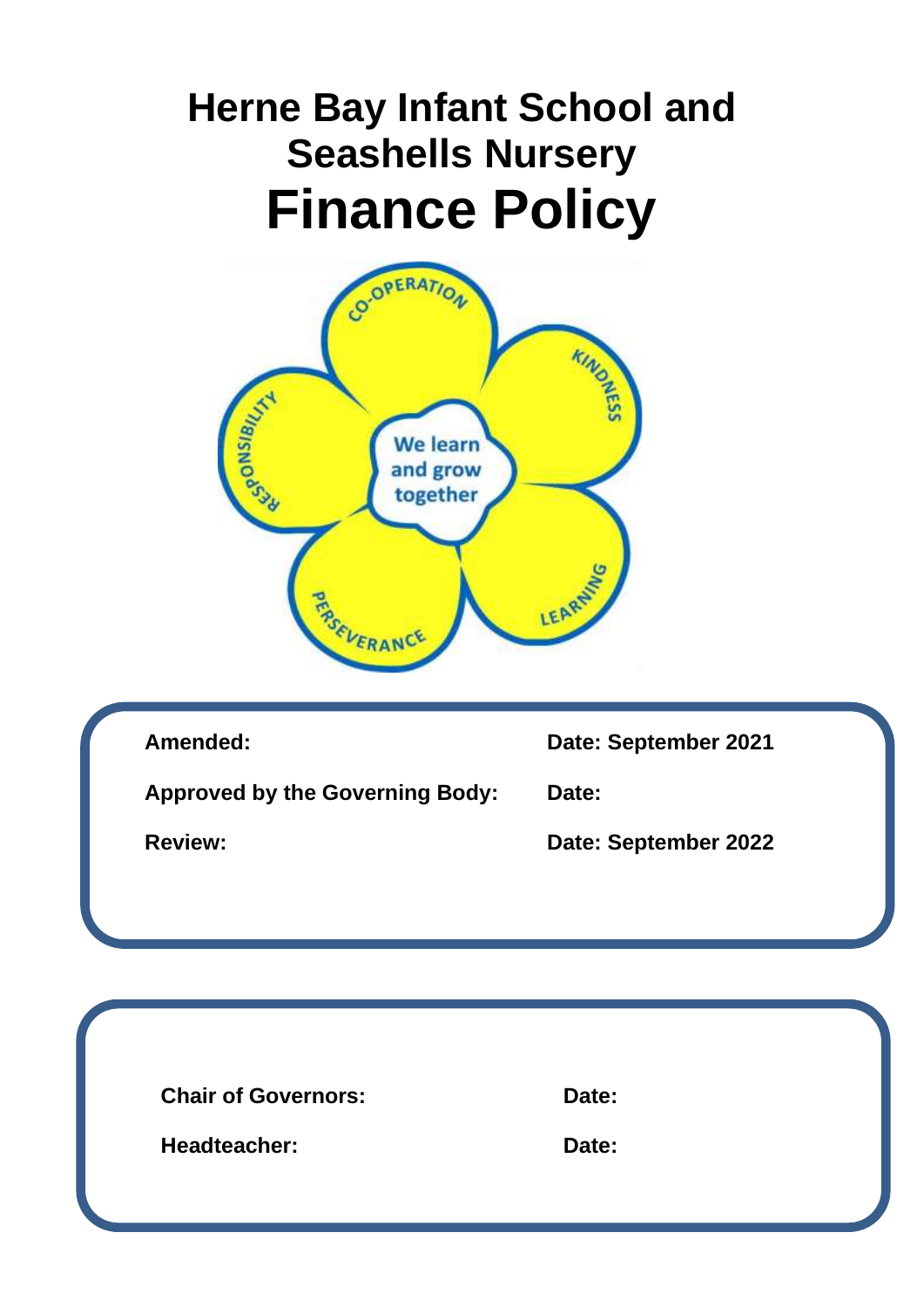# **Herne Bay Infant School & Seashells Nursery Finance Policy**

# **1. Introduction**

The Governors of **Herne Bay Infant School & Seashells Nursery** are committed to providing sound financial controls, to achieving value for money and to being worthy custodians of public money. To achieve these aims the Headteacher and the Governing Body have drawn up this Finance Policy to provide the guiding principles for which all Governors and staff will operate within.

This Policy has been drawn up in accordance with the Local Authority's (LA) Scheme for Financing Schools*.*

# **2. Principles**

Herne Bay Infant School & Seashells Nursery Finance Policy will adhere to the following principles;

• The responsibilities of the Governing Body, its committees, the Headteacher and staff will be clearly defined and limits of delegated authority established, where applicable.

The *Governing Body* is responsible for taking steps to ensure that expenditure reflects best value principles. This is done by;

- Using both performance data and financial benchmarking to *compare* to similar schools locally and nationally.
- Using the information gained to *challenge* performance and set new targets
- Using fair *competition* through quotations and tenders, ensuring resources and contracts for services are secured in the most economic, efficient and effective way
- *Consulting* parents on policy development and major changes in the use of resources

The school will establish sound internal financial controls, based on the LA's Financial Controls to ensure the reliability and accuracy of its financial transactions.

The budget will reflect the school's prioritised educational objectives through its links to the School/Development Improvement Plan, which indicates the resource implications of each priority.

The budget will be subject to effective monitoring, allowing the Governors, Headteacher and staff to maintain financial control in line with the Balance Control Mechanism by reviewing the current position and taking any remedial action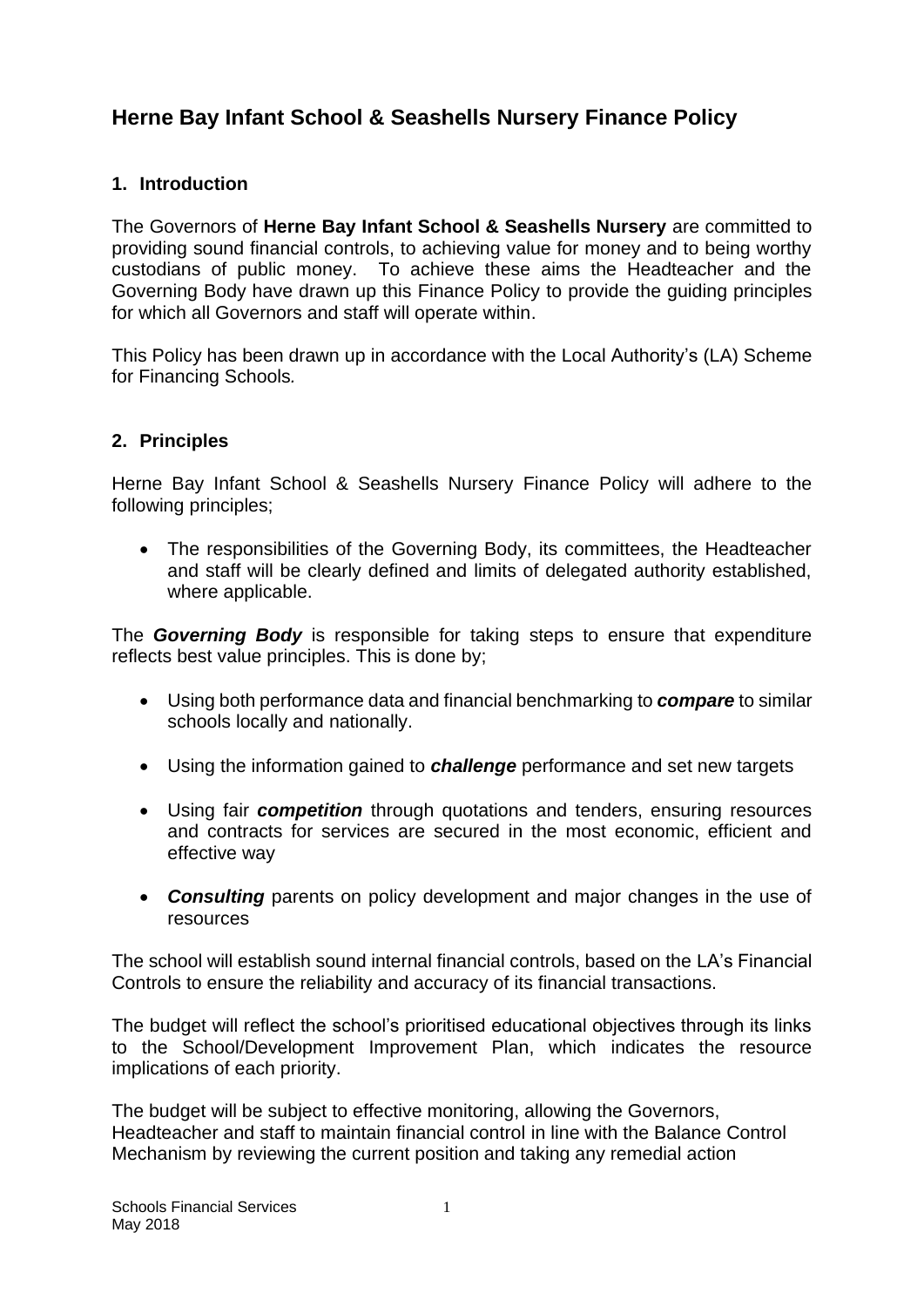necessary.

The school will be adequately insured against exposure to risk.

The school will ensure that:

- The Budget Share is spent for the purpose of the school only
- Purchasing arrangements achieve value for money
- There are sound procedures for the administration of personnel matters
- There are sound procedures for the administration of payroll matters
- Stocks, stores and assets are recorded and adequately safeguarded against loss or theft
- All income due is identified and all collections receipted, recorded and banked promptly
- The operation of the bank account and the reconciliation of bank balances with the accounting records are properly controlled
- The use of petty cash is strictly controlled (if applicable)
- The use of a NatWest **one**card is strictly controlled (if applicable)
- The School Voluntary Fund and any other non-public funds are administered as rigorously as public funds
- Any suspected irregularity will be reported immediately to the LA's Head of Internal Audit
- The school will adhere to current GDPR and Data Protection legislation
- Appropriate training in financial administration will be given to enable staff cover at all times

# **3. Putting Policy into Practice**

# **3.1 Delegated Authority**

The Full *Governing Body* of Herne Bay Infant School & Seashells Nursery has overall responsibility for the management of all of the school's finances covering the revenue budget, other budgets delegated or devolved by the LA and other funds (e.g. the School Voluntary Fund).

The *Full Governing Body* of Herne Bay Infant School & Seashells Nursery will ensure the annual detailed report of the Schools Financial Value Standard (SFVS) is provided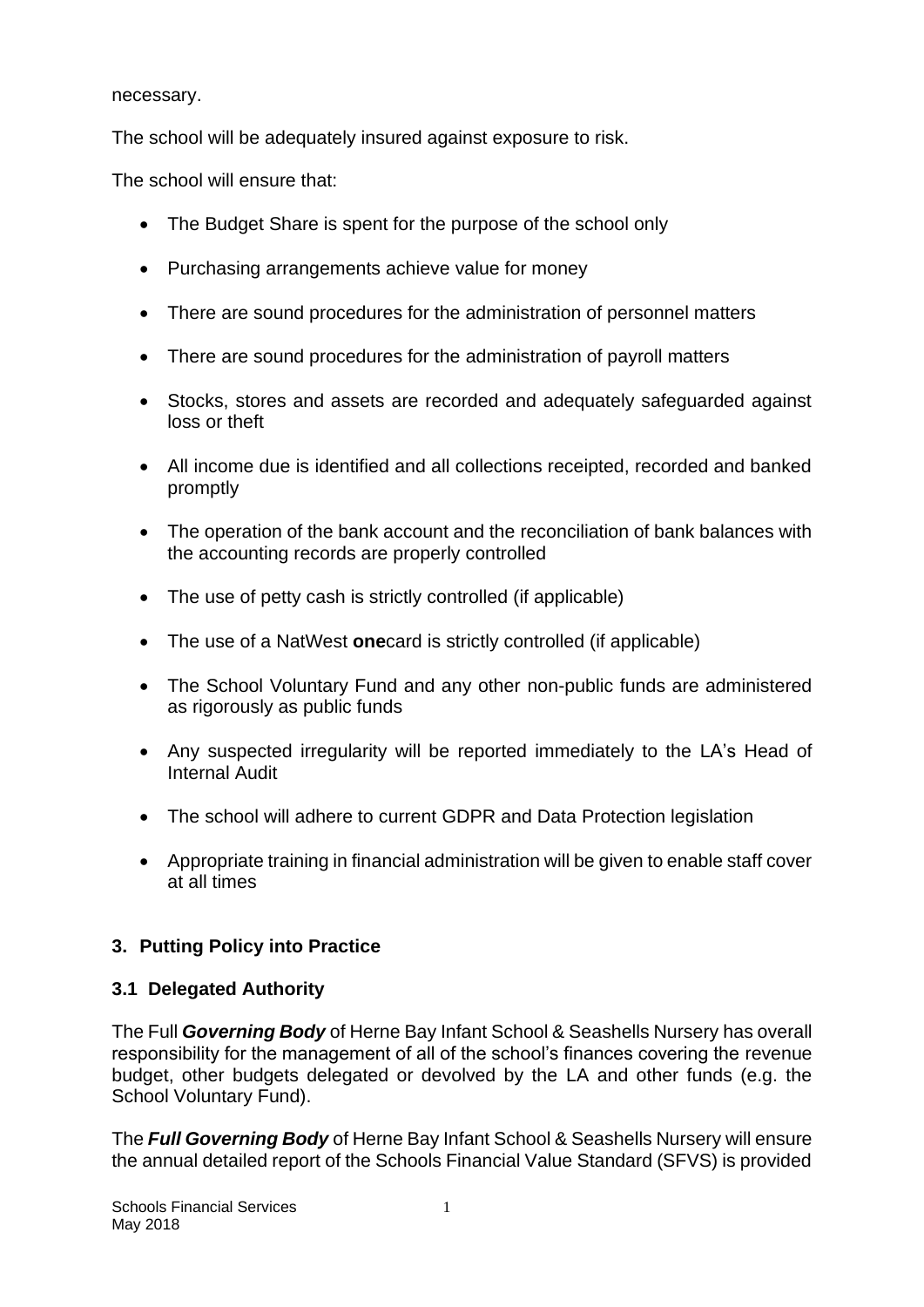to them and the chair of governors will sign the completed form prior to sending a copy to the Local Authority.

The *Finance Committee* is delegated responsibility by the Full Governing Body for the following aspects of financial management;

- Evaluate and recommend the three year budget plan, which shows clear links to the School Development/Improvement Plan, for approval by the Full Governing Body
- To review the Finance Policy and agree levels of delegation for approval by the Full Governing Body
- To review the Charges and Remissions Policy for approval by the Full Governing Body
- To review a Pay Policy for approval by the Full Governing Body
- To make decisions in respect of service agreements and insurance
- To advise the Full Governing Body of any consultations to change the LA Scheme for Financing Schools, to allow the school to respond to any consultation
- To report monitoring and the outturn position to the Full Governing Body, highlighting any significant variances
- Evaluate any proposed virements ( If applicable )
- Evaluate and report on Tenders for Contract Services to the Full Governing Body
- Keeping in-school financial procedures under review
- Benchmark the school's financial performance and report to the Full Governing Body

The *Headteacher* is responsible for implementing the decisions of the Governing Body and for the operational management of the school. The general administration of financial procedures may be delegated to other members of staff at the discretion of the Headteacher and this delegation should be documented in the Finance Policy.

#### *Kathryn Morgan – Deputy Headteacher Stephanie Cobourn – Finance & HR Manager*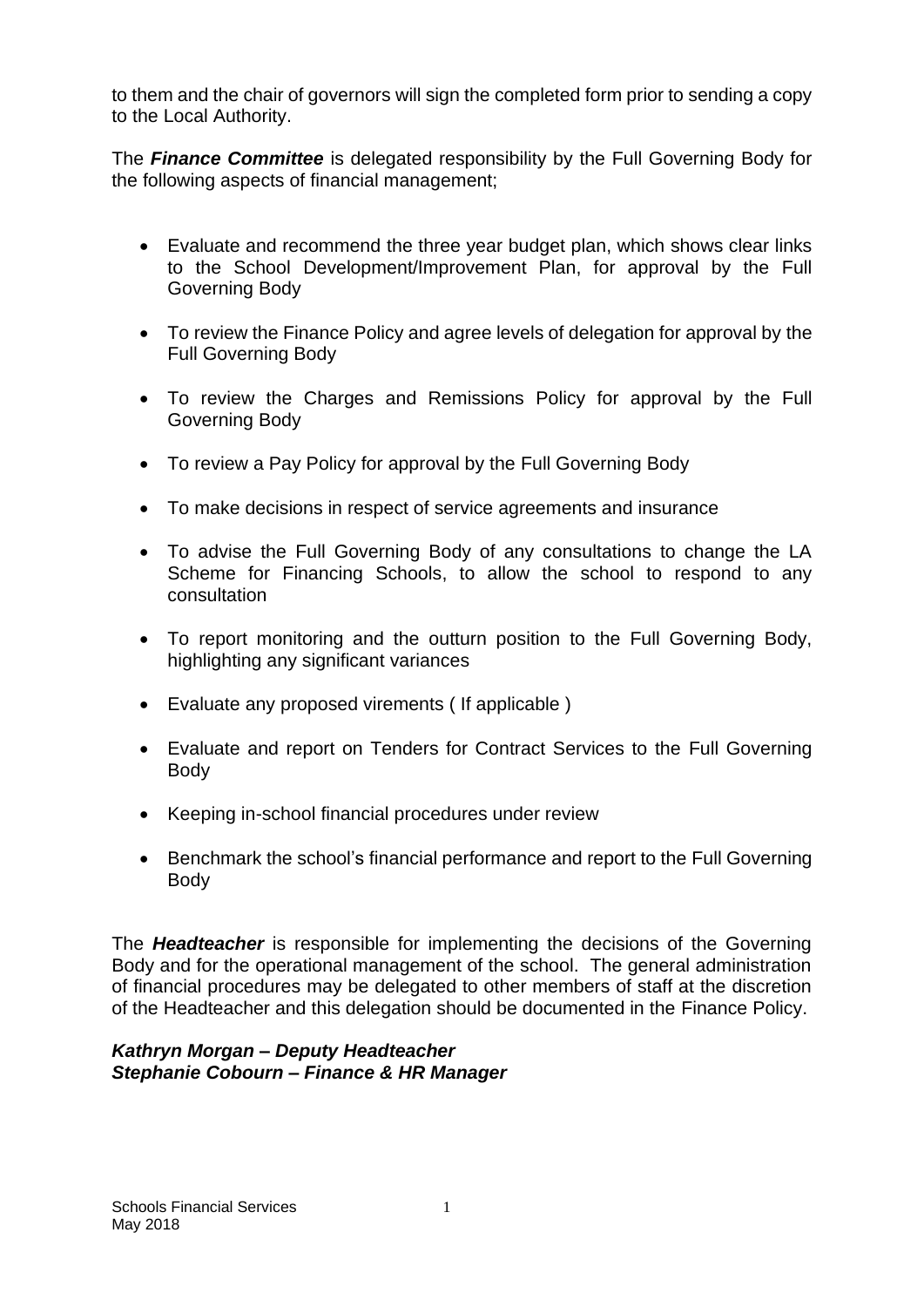## **3.2Internal Financial Controls**

The internal financial controls operated by Herne Bay Infant School & Seashells Nursery follow the financial controls set out in the LA's Scheme for Financing Schools.

#### **3.3Financial Links to the School Improvement Plan**

The School Development/Improvement Plan has sufficient scope and depth of the financial implications and it is reflected in the school's three year budget plan.

#### **3.4 Monitoring and Virements**

Herne Bay Infant School & Seashells Nursery recognises that the regular monitoring of income and expenditure against the agreed budget is central to effective financial management. To this end, the Headteacher carries out a monthly internal monitoring procedure, copied to the Finance Monitoring Committee. A monitoring report is taken to all meetings of the Full Governing Body. Monitoring reports are submitted to the LA in accordance with its timetable. Governors should ensure their meetings are timed to see all monitoring submitted to the LA either prior to submission or soon after. This will ensure they have an up-to-date position of the school's finances.

On occasions, virements may need to be carried out. Virements to the approved budget are minuted appropriately and require the following authorisation:

Virements up to £8,000 - The Headteacher, reported to the Finance Committee

Virements from £8,001 to £15,000 – Finance Committee

Virements over £15,000 – The Full Governing Body

#### **3.5Insurance**

Herne Bay Infant School & Seashells Nursery is insured through *the Kent County Council (KCC) 'Safe Hands' Scheme* with relevant cover, as identified by the schedule received from the LA's Insurance section.

Other Insurances operated by the school are:- Supply Insurance: - **Schools Advisory Service,** Trigg House, 11 Maisies Way, South Normanton, Derbyshire, DE55 2DS

Herne Bay Infant School & Seashells Nursery purchases Money Cover as an optional extra through the Safe Hands scheme and therefore cash is insured up to £1,000.

# **3.6Purchasing**

At Herne Bay Infant School & Seashells Nursery, budgets are delegated to key stage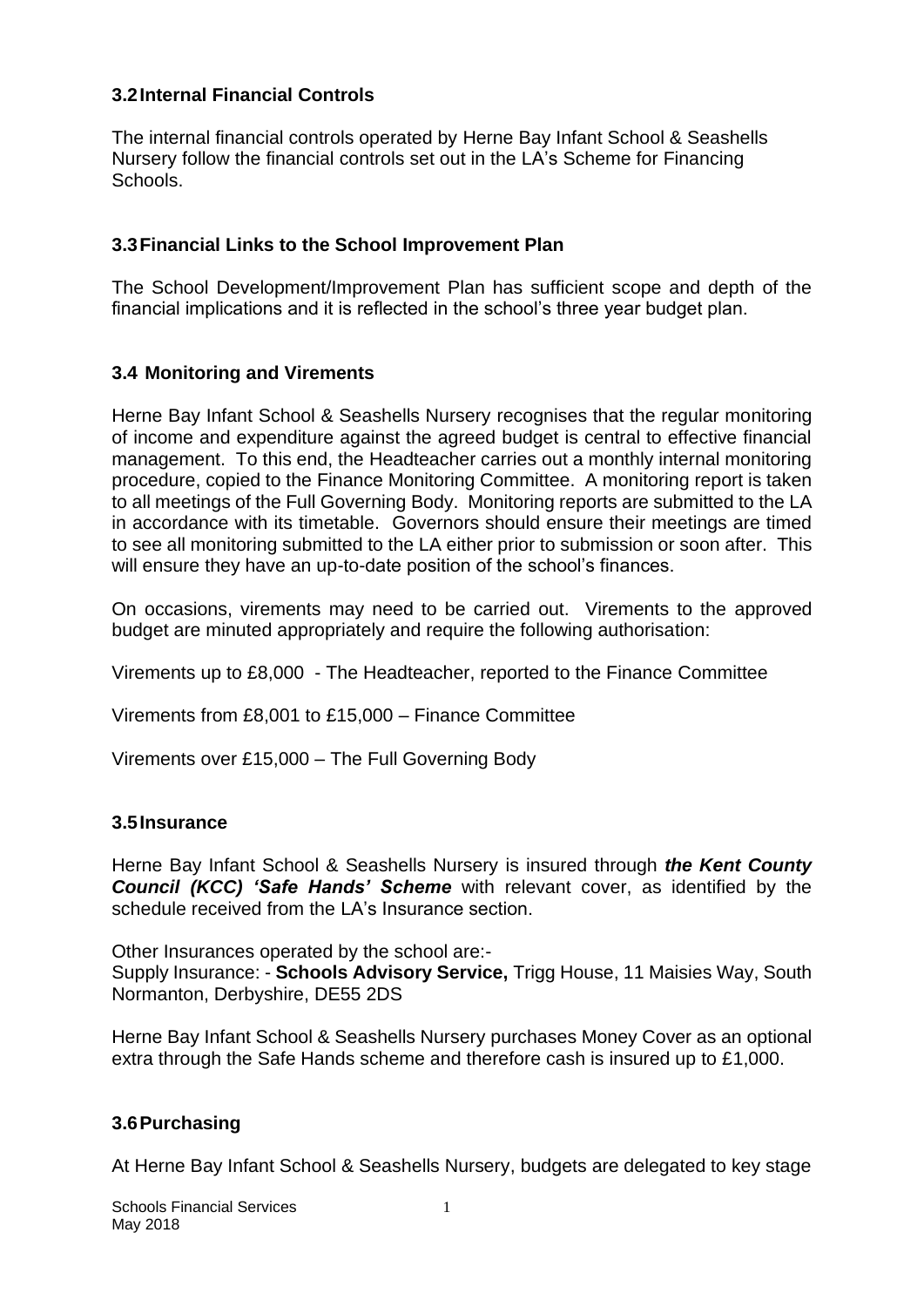co-ordinators and class teachers. Budget holders prepare a 'needs budget' for their area of responsibility, which is approved by the Headteacher in line with the priority needs of the school and the School Development/Improvement Plan.

All staff adhere to the school procedures for purchasing items, as laid down in the School's Staff Handbook, paying regard to value for money at all times. The Headteacher or designated deputy authorises all orders and invoices prior to payment.

Where the school purchases larger items, we adhere to the procedure for Spending the Council's Money as laid down in the Scheme for Financing Schools [\(http://www.kelsi.org.uk/policies-and-guidance/finance-guidance-and](about:blank)[policies/scheme-for-financing-schools](about:blank)), in summary:

- For orders in excess of £8,000, but less than £50,000, three written quotations are obtained and submitted to the Finance Committee for approval and report to the Full Governing Body
- For orders of £50,000 or over, no fewer than three competitive tenders are sought and submitted to the Full Governing Body for approval

All of the above will be minuted at the appropriate committee/Governing Body meeting to ensure that the School is seen to be obtaining value for money at all times.

**The school does not enter into any Hire Purchase agreements, Finance agreements or Finance Leases as this constitutes borrowing which is not permitted.**

# **3.7 Personnel Matters**

At Herne Bay Infant School & Seashells Nursery, at the start of every financial year the *Headteacher* and *Finance & HR Manager* use a financial planning tool to calculate the salary costs of all members of staff, including increments, where applicable. These details are used by the Finance Committee for incorporation into the school budget planning process.

The *Performance Management Group* undertakes an annual review of the Headteacher's salary, and recommends enhancements, if applicable, to the Full Governing Body for approval.

The Headteacher undertakes an annual review of all other staff, in accordance with the Governors' Pay Policy and reports to the Full Governing Body.

Details of all salaries are recorded as a confidential item in the minutes.

# **3.8 Payroll Matters**

The payroll provider at Herne Bay Infant School & Seashells Nursery is **Capita Business Services Ltd***,* who provides payroll services to the specification laid down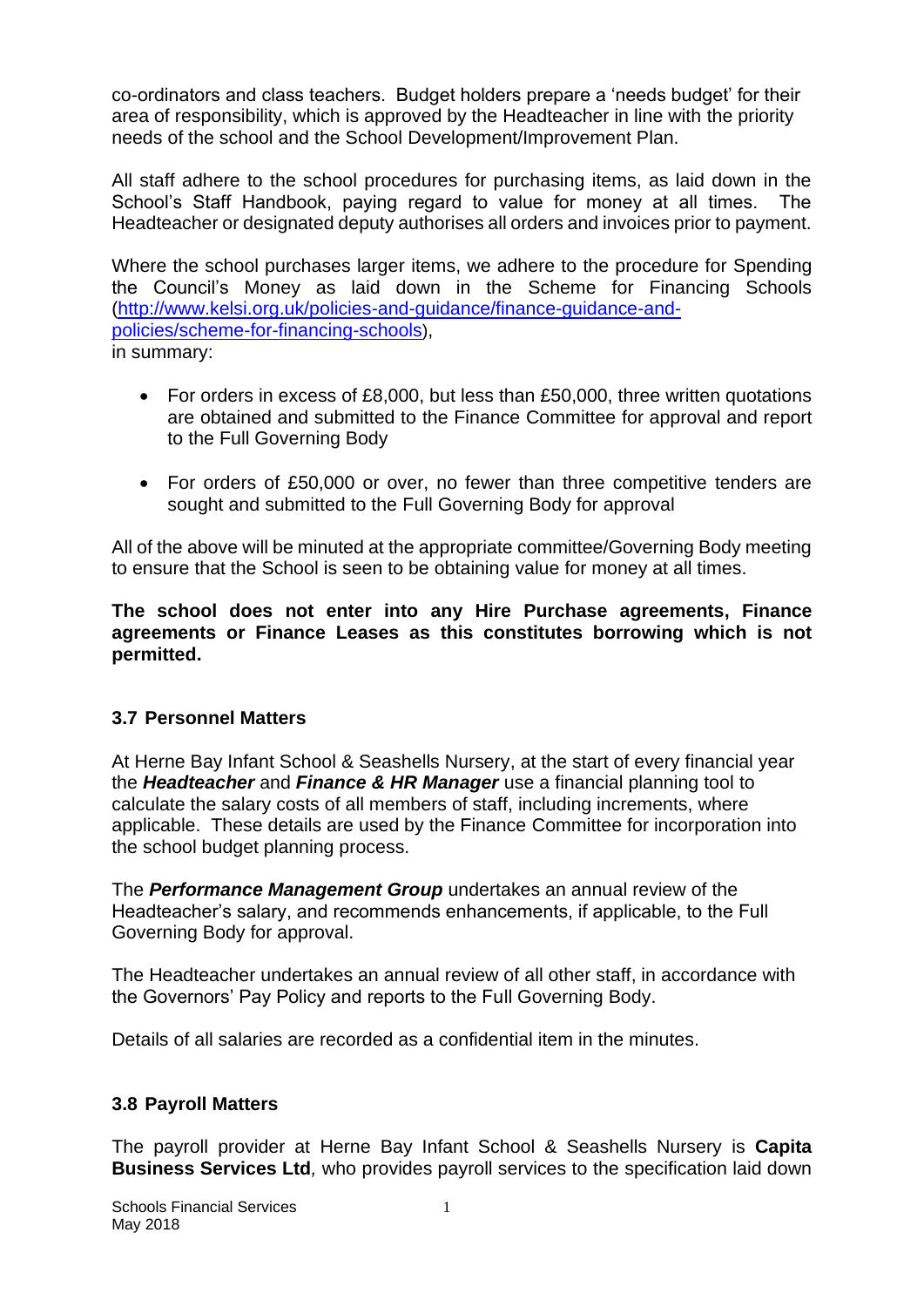by the LA. The Headteacher signs off the monthly payroll reports once they have been checked by the Finance & HR Manager for accuracy.

## **3.9Safeguard of Stocks, Stores and Assets**

All staff at Herne Bay Infant School & Seashells Nursery are responsible for the security of school assets. Co-ordinators, subject managers and class teachers safeguard their assets and maintain asset registers, which are checked at least on an annual basis and certified by the Headteacher or designated deputy. Other school assets are recorded on a general asset register, maintained and updated by the IT Technician.

Items of value are held in a locked cupboard/cabinet, wherever possible and all items are visibly security marked to deter theft.

Where assets are written off and disposed of, the Finance Committee agrees this on behalf of the Full Governing Body and the agreement is minuted.

Where school assets are loaned to staff or pupils, a loans book is completed and signed when borrowing the item and again when the item is returned.

#### **3.10 Income**

At Herne Bay Infant School & Seashells Nursery there is no Lettings Policy as the premises are not let, however this position is reviewed on an annual basis by the Governing Body.

Where debts are required to be written off, after every effort has been made by the Headteacher and Governors to recoup the monies, the Full Governing Body will approve up to £1,000. Approval to write off debts over £1,000 is required in writing from the LA Finance Business Partner CYPE.

We have agreed a level of cash to be held in school at any one time as £1,000, in line with our money cover insurance*.* 

Cash will be receipted, recorded and banked, promptly, at all times.

#### **3.11 The School Bank Account**

Herne Bay Infant School & Seashells Nursery operates its school bank account(s) in accordance with the regulations in the LA's Scheme for Financing Schools.The school operates only one current account for the administration of KCC official funds. The school uses online banking to check accounts.

Bank account signatories are updated immediately when there is a change in staffing and details are copied to the Schools Financial Services, as a matter of course.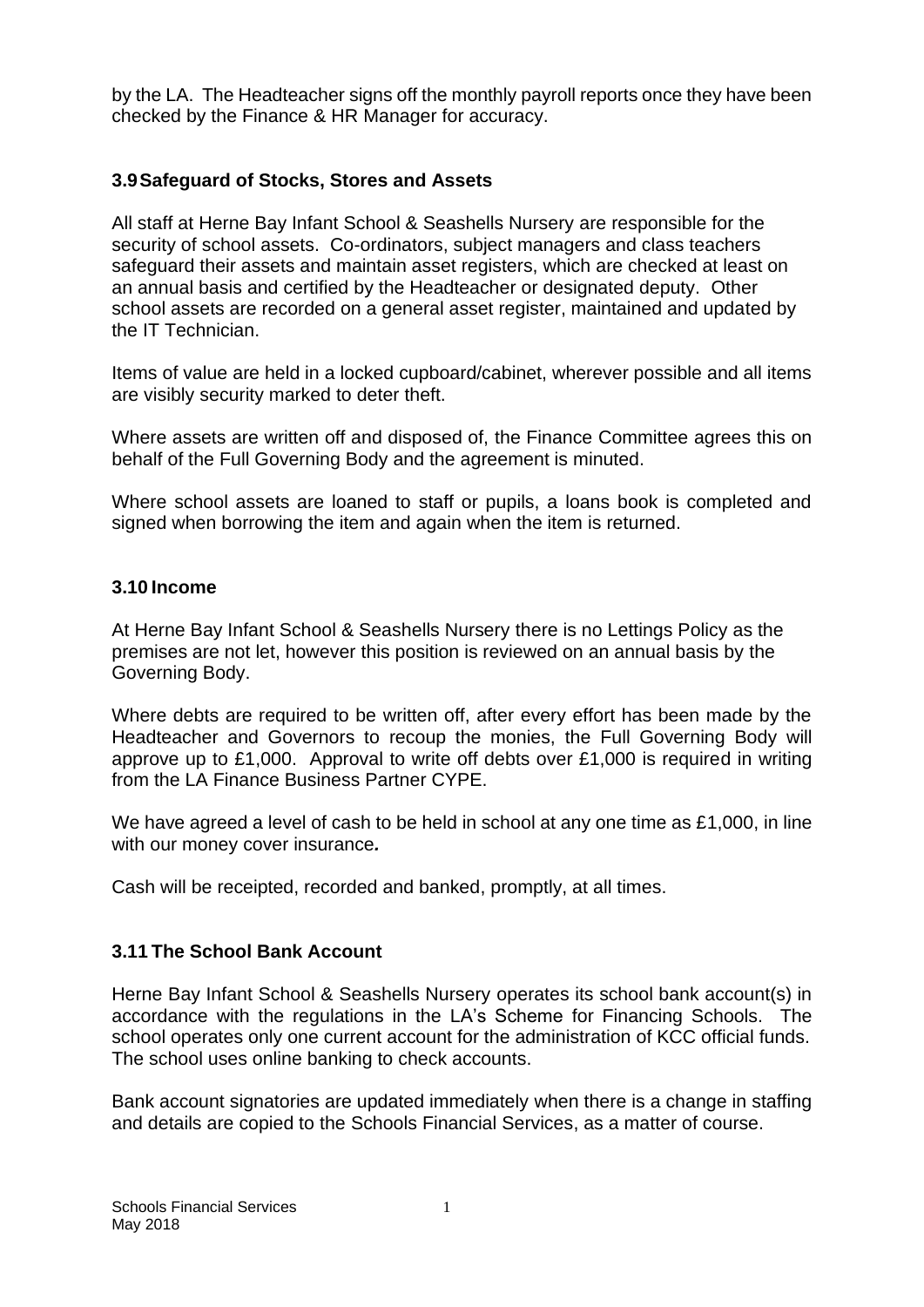Herne Bay Infant School & Seashells Nursery pays suppliers/invoices via cheques, online banking/BACS and NatWest **one**cards, ensuring it adheres to all financial controls within the Scheme for Financing Schools.

Bank statements at Herne Bay Infant School & Seashells Nursery are received/printed out on at least a monthly basis and reconciled in accordance with LA guidelines. The Headteacher or designated deputy signs and dates the bank statement as soon as possible after the reconciliation has been checked.

# **3.12 Petty Cash**

Petty Cash is held securely at all times and the limit for petty cash is £30*.* At Herne Bay Infant School & Seashells Nursery, petty cash transactions are kept to a minimum and the maximum value of any one transaction is £10. All staff obtain proper VAT receipts for petty cash purchases, wherever possible, as this demonstrates value for money in respect of the school budget and satisfies legislative requirements.

Presently the school is not using the Petty cash facility but reserves the right to.

# **3.13 NatWest one**card

Herne Bay Infant School & Seashells Nursery operates an approved **one**card in accordance with the LA guidance.

The approved users are:-

| - monthly limit £1,000 |
|------------------------|
| - monthly limit £500   |
| - monthly limit £5,000 |
| - monthly limit £500   |
| - monthly limit £500   |
|                        |

The monthly overall card limit is £7,500.

#### **Personal credit / Debit cards will not be used for the purchase of items for the school.**

# **3.14 Irregularities**

All staff at Herne Bay Infant School & Seashells Nursery are aware of the LA's Whistleblowing arrangements and to whom they should report concerns. These details are available to staff in their staff handbook.